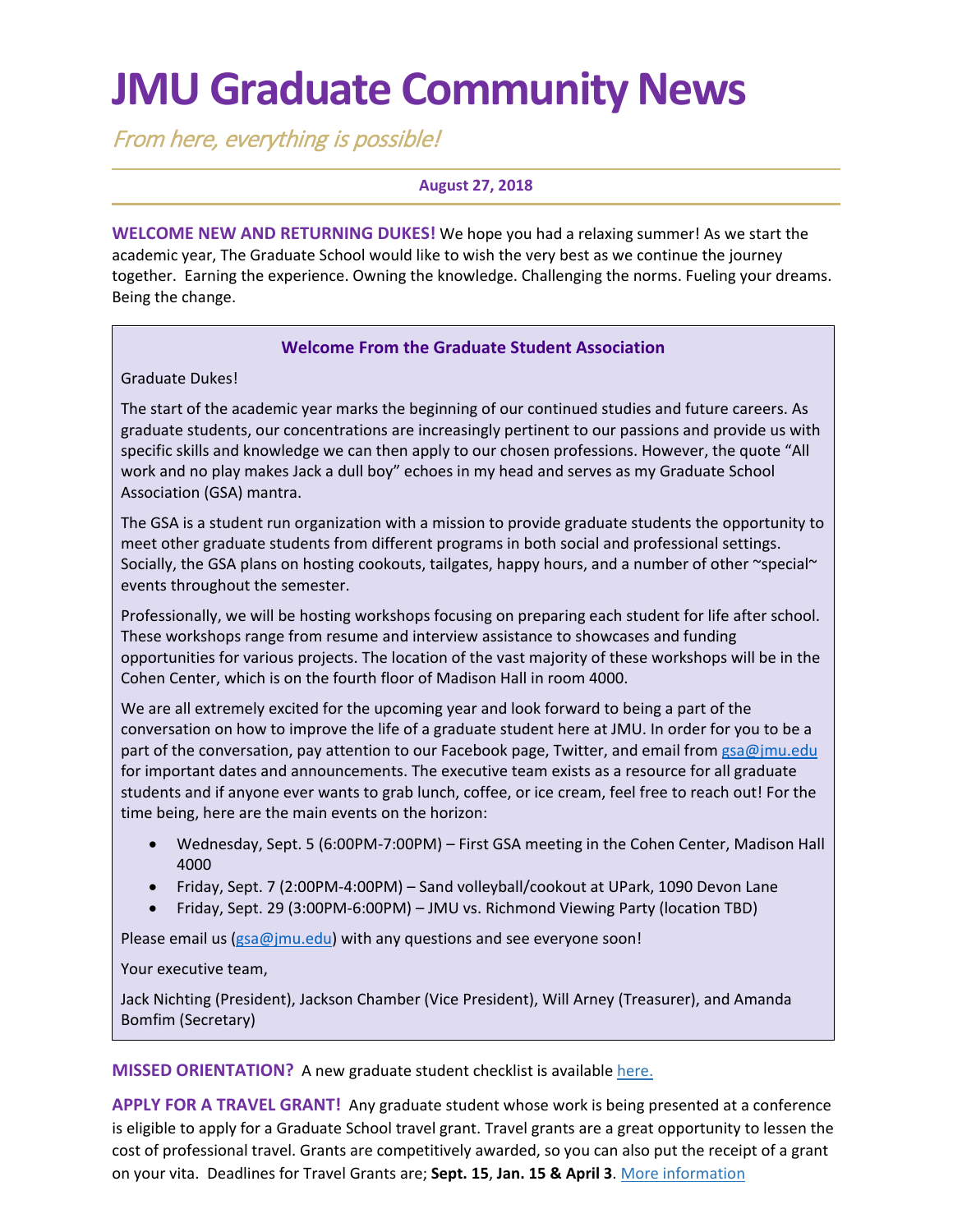**THE JMU YOUNG CHILDREN'S PROGRAM** is currently accepting applications for three- and fouryear-old children in our full day classes. The YCP offers a half-day program for three- and four-year-olds as well as full day (8:00-3:30) with optional extended day (3:30-5:30) programming. [More information](http://www.jmu.edu/coe/ycp/index.shtml) or contact Loretta Lombardi at **[lombarlj@jmu.edu.](mailto:lombarlj@jmu.edu)** 

#### **JMU ALTERNATIVE BREAK PARTICIPANTS AND LEARNING PARTNERS NEEDED!** Graduate

Students are encouraged to participate in JMU's Alternative Break Program (ABP). ABP offers service opportunities with communities in the United States and abroad. Trips take place on weekends and during academic breaks. If you are interested in being a Learning Partner, fill out a profile and select weekend breaks. There is an information session for anyone interested in leading a fall weekend break on **Thursday, Aug. 30 at 12:30 pm in Madison Union 306**. More [information](http://www.jmu.edu/abp/) or contact [abp@jmu.edu.](mailto:abp@jmu.edu)

**CALL FOR PROPOSALS.** Under the broad theme *"Making Connections"*, The Columbus State University School invites **graduate students** and **faculty** from all disciplines to submit proposals for the 2018 Graduate Research Conference and Faculty Research Conference. Theoretical and practical work submitted for consideration by graduate students may include: Oral Presentation, Poster Presentation and 3 Minute Thesis Competition. Deadline for Graduate Students is Sept. 14. Deadline for Faculty is Sept. 1. Date of conference is Nov. 7-8. [More information](https://gradschool.columbusstate.edu/gradconference/)

**"HANDSHAKE" HAS REPLACED "RECRUIT-A-DUKE."** Handshake is a user friendly platform that gives you access to thousands of jobs and internships from 200,000+ employers. It allows you to schedule appointments with Career and Academic Planning staff, learn about our career-related events, and sign up for on-campus interviews. Visit our [Handshake](http://www.jmu.edu/cap/handshake/) page to learn more!

**BROWSE JMU'S MANY DINING OPTIONS,** including the new D-Hall facility. [More information](https://jmu.campusdish.com/)

**NEED A JOB?** There are currently 3 Graduate Assistantships, 37 Student Positions and 12 wage positions posted on JMU Joblink. Graduate students are eligible to apply for these positions. [More](https://joblink.jmu.edu/)  [information](https://joblink.jmu.edu/)

### Upcoming Events

**FALL REGISTRATION** Please complete your official registration for fall semester classes by **Tuesday, Sept. 4.**

**JOB FAIR!** Come see us at the Student Employment Annual Part-time Job Fair, **Sept. 4, 1:30 – 4:00pm in**  SSC Room 1075. Come meet on and off campus employers that are looking **for** YOU! Dress is business casual and bring your resume! [More information](http://www.jmu.edu/student-employment/students/index.shtml)

**DASH ENSEMBLE HEADLINING THE NEW DANCE FESTIVAL** Combining elements of modern, hiphop and physical theatre, The DASH Ensemble is a New York-based contemporary dance group of six artists who use an "inventive mix" of movement to express ideas about growth, love, loss, war and determination. **Friday, Sep. 7, 8:00 pm.** Forbes Center [More information](https://www.visitharrisonburgva.com/calendar-of-events/)

**KEVIN STEES, TUBA** at the Forbes Center for the Performing Arts. Dr. Jamison Walker has performed nationally and internationally in professional, military and academic settings. **Sunday, Sept. 9, 2:00pm.** [More information](http://www.jmuforbescenter.com/forbescenter/events/2018/09/09-kevin-stees.shtml)

**JAMISON WALKER, TENOR** at the Forbes Center for the Performing Arts. Dr. Jamison Walker has performed nationally and internationally in professional, military and academic settings. **Sunday, Sept. 9, 7:00pm.** [More information](http://www.jmuforbescenter.com/forbescenter/events/2018/09/09-jamison-walker.shtml)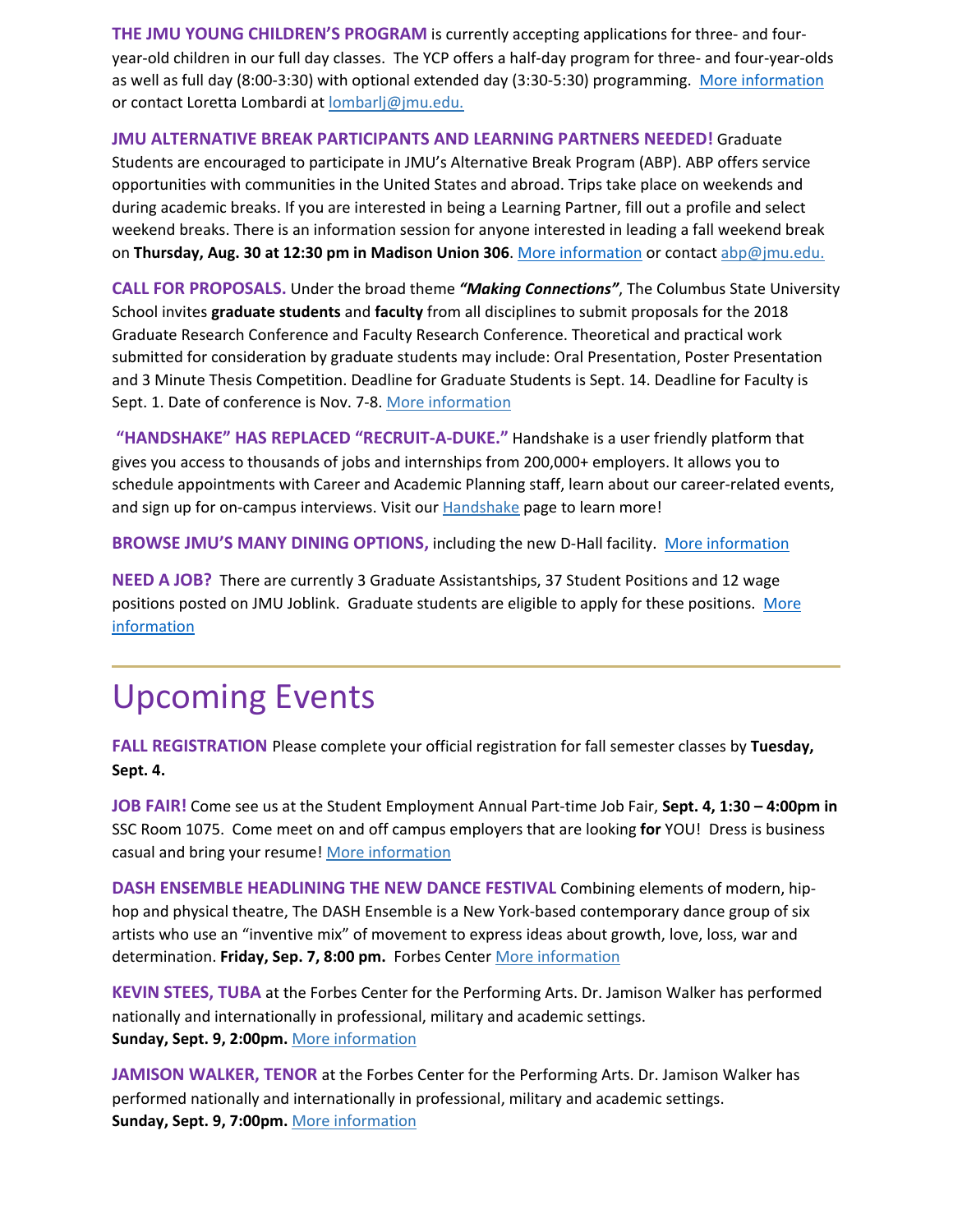**RACE, FAITH, AND CLIMATE CHANGE: HOW GLOBAL WARMING IS A CIVIL RIGHTS ISSUE** will be presented by Rev. Dr. Gerald Durley on **Monday, Sept. 17, 7-8:30** in Festival Ballroom. [More](https://climateone.org/people/rev-dr-gerald-durley)  [information](https://climateone.org/people/rev-dr-gerald-durley)

**ENGAGEMENT FOR THE PUBLIC GOOD** invites graduate students to collaborate with faculty, administrators, engagement professionals, and community members as we explore strategies, research, and best practices relating to civic learning. **Nov. 7-9** at Hotel Madison. [More information](https://www.jmu.edu/engagement/epg18.shtml)

### Downtown Calendar

**SUNDAY SESSIONS (OPEN JAM SESSIONS)** Come jam out at **The Friendly Fermenter** with some fellow strummers, pickers, pluckers, etc, or just come to listen! Either way, the music will be spontaneous and the beer fresh! **Sunday, Sept. 2, 3:00-5:00pm**. [More information](https://www.visitharrisonburgva.com/calendar-of-events/)

**MONDAY NIGHT TRIVIA** at **Brother's Craft Brewing**. Greg Williams is back with the week's trivia! The taproom opens at 4 pm. Our trivia special (select discounted draft until 9 pm) and trivia sign ups start at 7:30. You are invited to play alone or with a team. It is free to play and you can join or drop out at any time! **Monday, Sept. 3, 4:00-10:00pm.** [More information](https://www.visitharrisonburgva.com/calendar-of-events/)

**GEEKS WHO DRINK TRIVIA NIGHT at Pale Fire Brewing** Come out for our weekly trivia night, hosted by Geeks Who Drink Pub Quizzes. **Wednesday, Sept. 5, 8:00-10:00pm.** [More information](https://www.visitharrisonburgva.com/calendar-of-events/)

**FIRST FRIDAYS** is an exciting monthly event every first Friday in Downtown Harrisonburg beginning on **Friday, Sept. 7, 5:00pm.** Our downtown is positively buzzing on these evenings, when arts-loving visitors and locals stroll the streets and musicians, visual, literary, and culinary artists entertain and enlighten. Involves 15 retail shops, restaurants, galleries and museums, and involves over 30 participating venues throughout downtown Harrisonburg. Check out the Arts Council of the Valley web site for [more](http://www.valleyarts.org/first-fridays-downtown/)  [information.](http://www.valleyarts.org/first-fridays-downtown/)

**TEACHERS 1/10TH MARATHON** A great family and group activity! Our unique event is exactly 2.62 miles long, which is 1/10th the distance of a full marathon. Run or walk on your own or gather ten of your friends/neighbors/co-workers/classmates and run a marathon together! **Saturday, Sept. 8, 9:00am - 12:00pm.** [More information](http://www.bluestonebikerun.com/teachers-110th-marathon-1)

## Tips from TGS (The Graduate School)

**The Student Handbook**. It is the responsibility of every student to know and follow the policies outlined in the JMU Student Handbook along with federal, state, and local laws.

**Graduate Polices.** You are responsible to read and follow the graduate policies set forth in the [Graduate](http://jmu.edu/catalog)  [Catalog.](http://jmu.edu/catalog) Important information regarding degree progress, including rules for successful progression and continuous enrollment are also on the [Graduate School website.](http://www.jmu.edu/grad/current-students/degree-progress/beginning.shtml)

**Approval of a Thesis or Dissertation Committee.** Students who are completing these sorts of projects must submit a signed approval form to The Graduate School by the second week of the semester in which the student first registers for thesis or dissertation credits. [Approval form](https://www.jmu.edu/grad/_files/CommitteeApprovalForm2017-18.pdf)

**Monitor your Dukes E-Mail account!** Official information is sent to each student's official [Dukes e-mail](http://www.jmu.edu/computing/helpdesk/selfhelp/DukesEmail.shtml)  [account.](http://www.jmu.edu/computing/helpdesk/selfhelp/DukesEmail.shtml) Check your @dukes.jmu.edu e-mail account on a regular basis.

**Monitor [MyMadison!](http://mymadison.jmu.edu/)** The *Student Center* in [MyMadison](http://mymadison.jmu.edu/) is where you will find advising information, register for classes, and where you can view "*To Do Items"* that will keep you on track towards graduation. Use the Student Center to update your mailing address and cell phone number. It is *your*